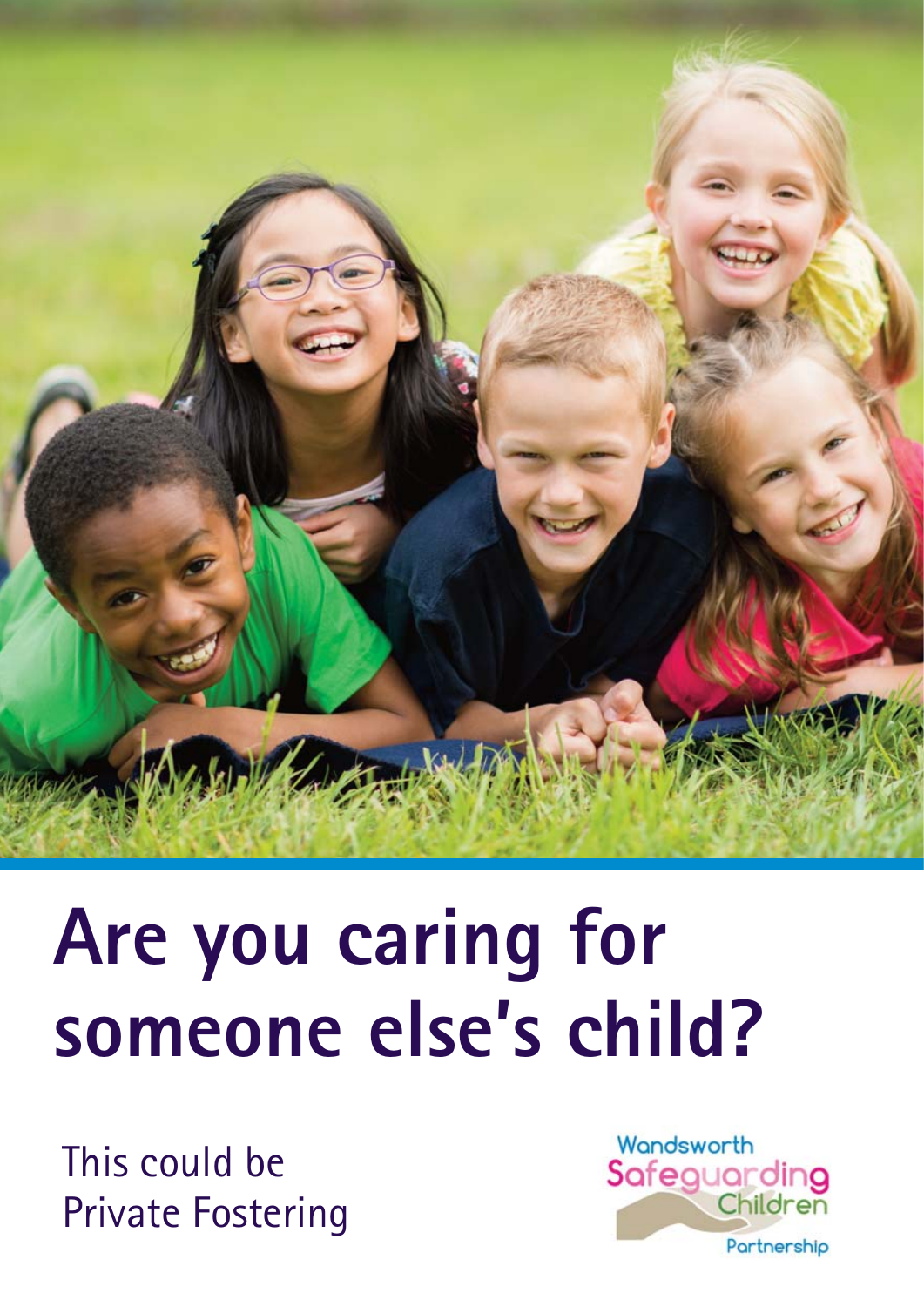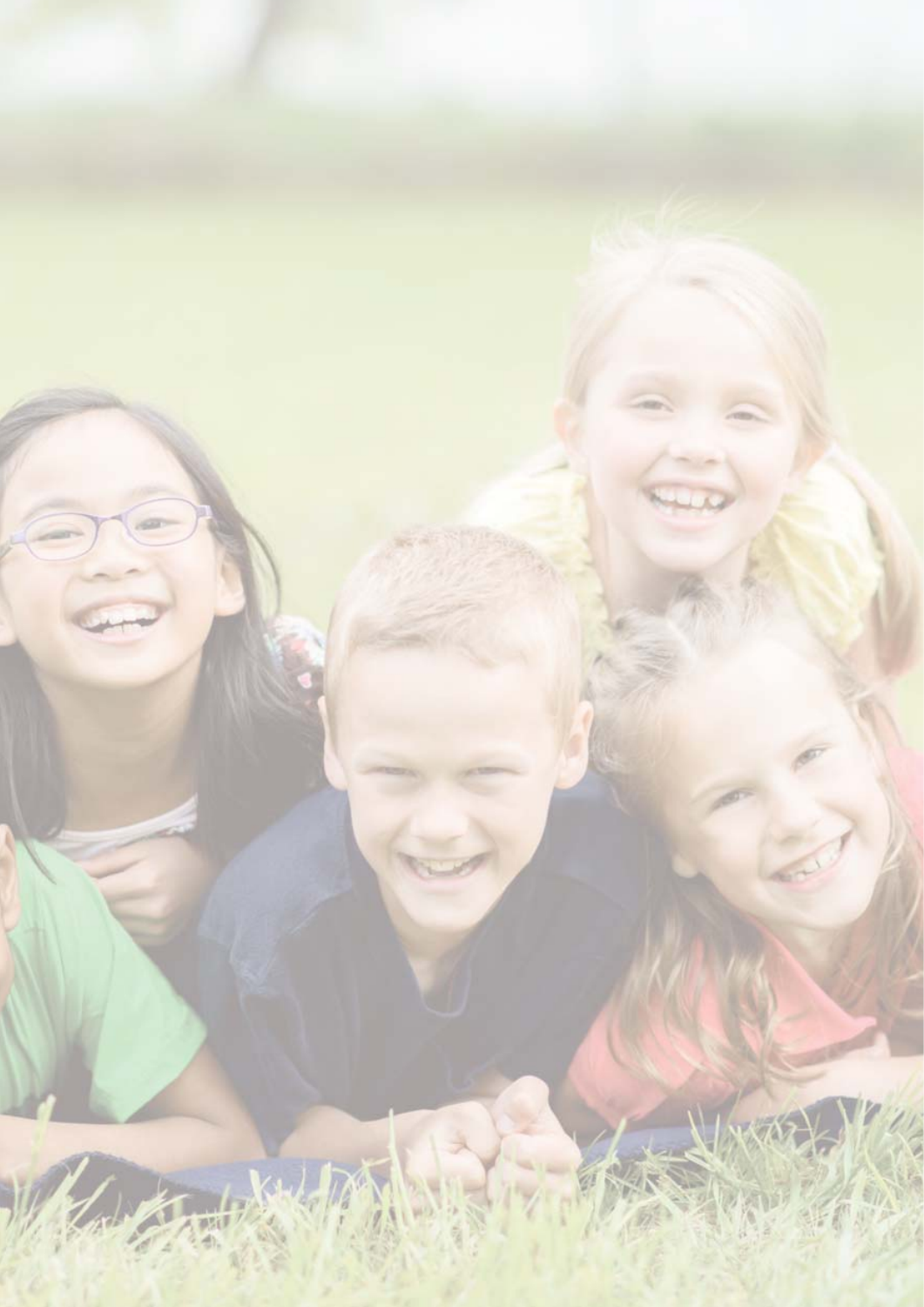## **What is Private Fostering?**

Private fostering is an arrangement between a parent, legal guardian and another adult (not an immediate relative) to care for their child for a period of 28 days or more. The child is under 16 years old or under the age of 18 years and has a disability.

### **Examples of private fostering include:**

- **Children and young people living apart from their families.**
- **Children living with family friends whilst a parent is in hospital.**
- **Children with parents overseas.**
- **Children living with host families due to family breakdown.**
- **Children on study exchange arrangements.**

### **Children are privately fostered if:**

They are living with extended family such as a great aunt or uncle, cousin, former cohabitee of a parent or a non-relative.

It is not private fostering if the arrangement was made by social services, or if the person looking after the child is an approved foster carer for the child.

### **Children are NOT privately fostered if:**

They are living with an immediate relative as defined by The Children Act: parent, grandparent, step parent, sibling, uncle, aunt, by full or half relation or by marriage.

Private foster carers are entitled to advice and support. If you have not yet notified the local authority, please do.

Phone: **(020) 8871 6622** Visit: **www.wscb.org.uk**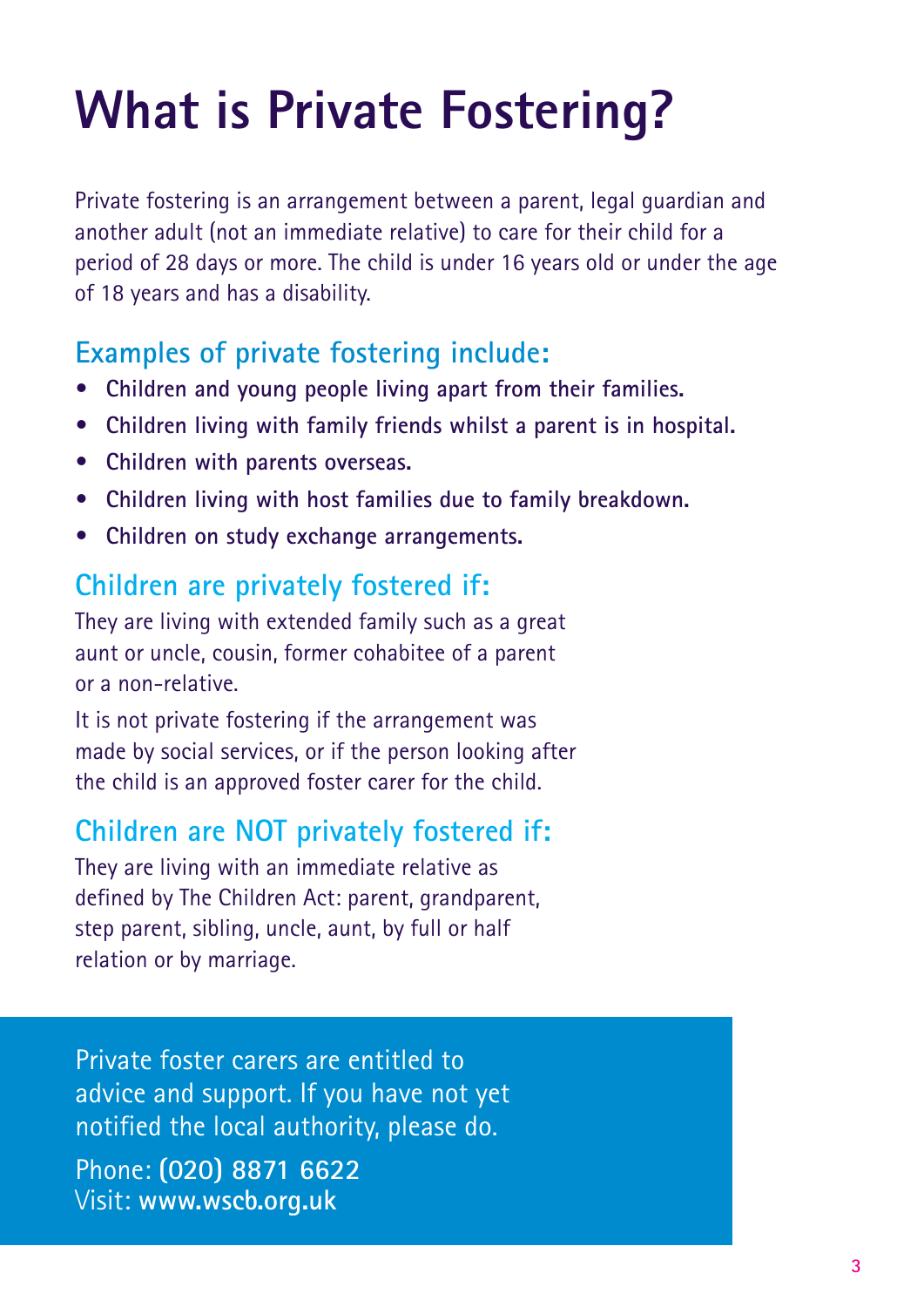## **To parents**

### **• Is your child living with someone else?**

If so, this could be a private fostering arrangement and the law says you must tell us about it. We want to ensure privately fostered children are well looked after and receiving the correct level of care and services. Private foster carers are also entitled to support and advice around services and where applicable, financial entitlements.

Should you decide to arrange for another adult, who is not your immediate relative, to care for your child, please contact Wandsworth Children's Services within six weeks before the start of the arrangement or as soon as possible if the child is already living with the private foster carer.

Children's Services have a legal duty to ensure that the person caring for your child has appropriate skills, ability to parent and that the home environment is safe.

If your child is privately fostered, you remain the person who has overall responsibility for your child. It is expected that you will delegate some tasks to the private foster carer such as;

- register your child with a GP and dentist
- ensure your child attends school regularly.
- Maintain religious practice or other faithbased routines.

There should be a financial arrangement between you and the private foster carer. If you are in receipt of child benefit this money should be transferred to the private foster carer, ideally you should inform the Department for Work and Pensions that you are currently not caring for your child. Children's Services will not provide financial support for the daily care of the child.

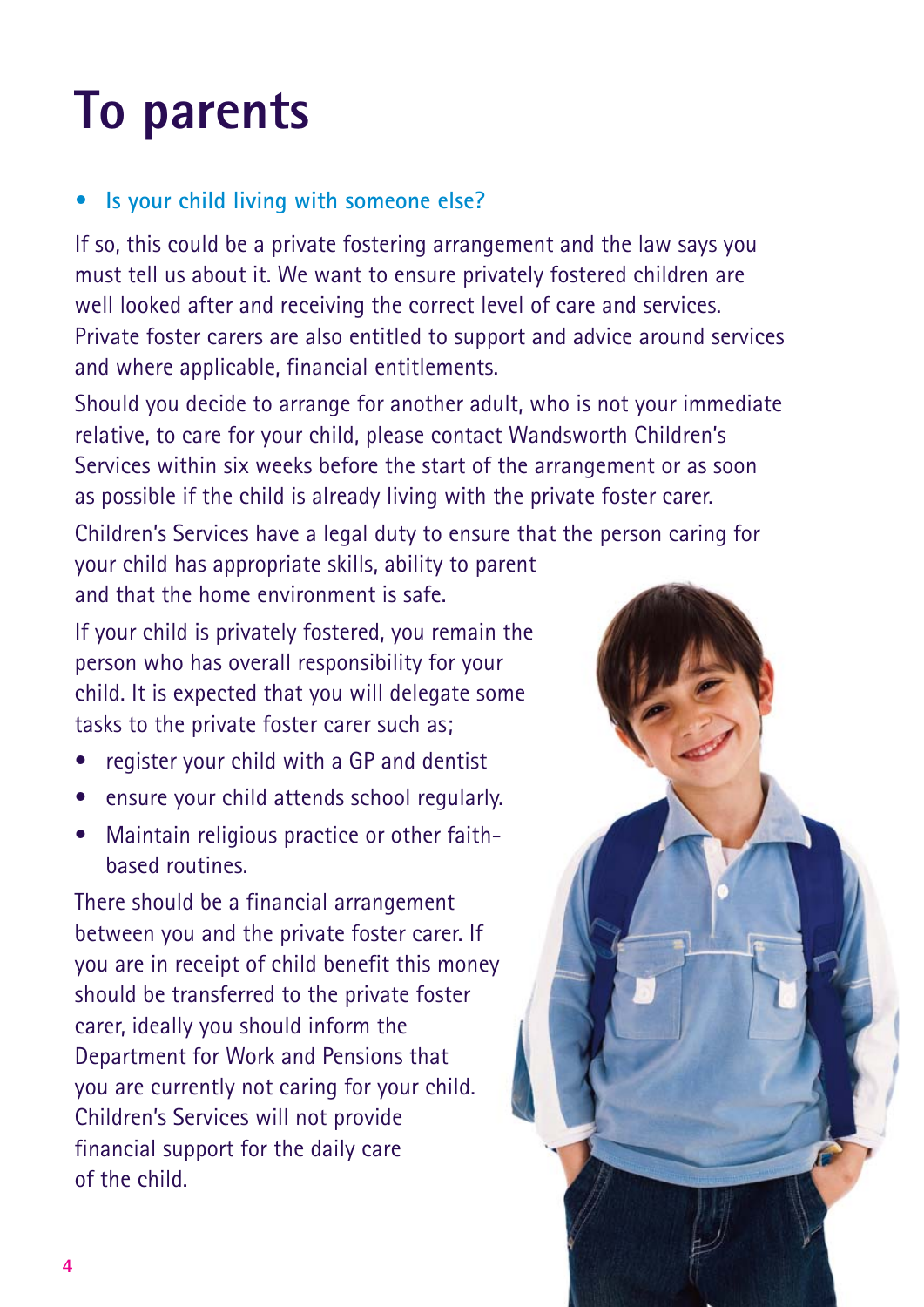

## **To private foster carers**

### **• Are you caring for someone else' child?**

If you are planning to care for a child under a private fostering arrangement you must notify children's services within six weeks prior to the arrangement starting. If you are already caring for a child you need to inform the local authority as soon as possible.

Children's Services would need to assess the arrangement and the child's needs. This will include gathering information about you, your family and the child that you propose to look after, such as; when the arrangement is due to start and how long it will last.

It is important that any financial support required to care for the privately fostered child is discussed and agreed between you and the child's parent/ guardian. Children's Services can also advise on other benefits of which you might be entitled.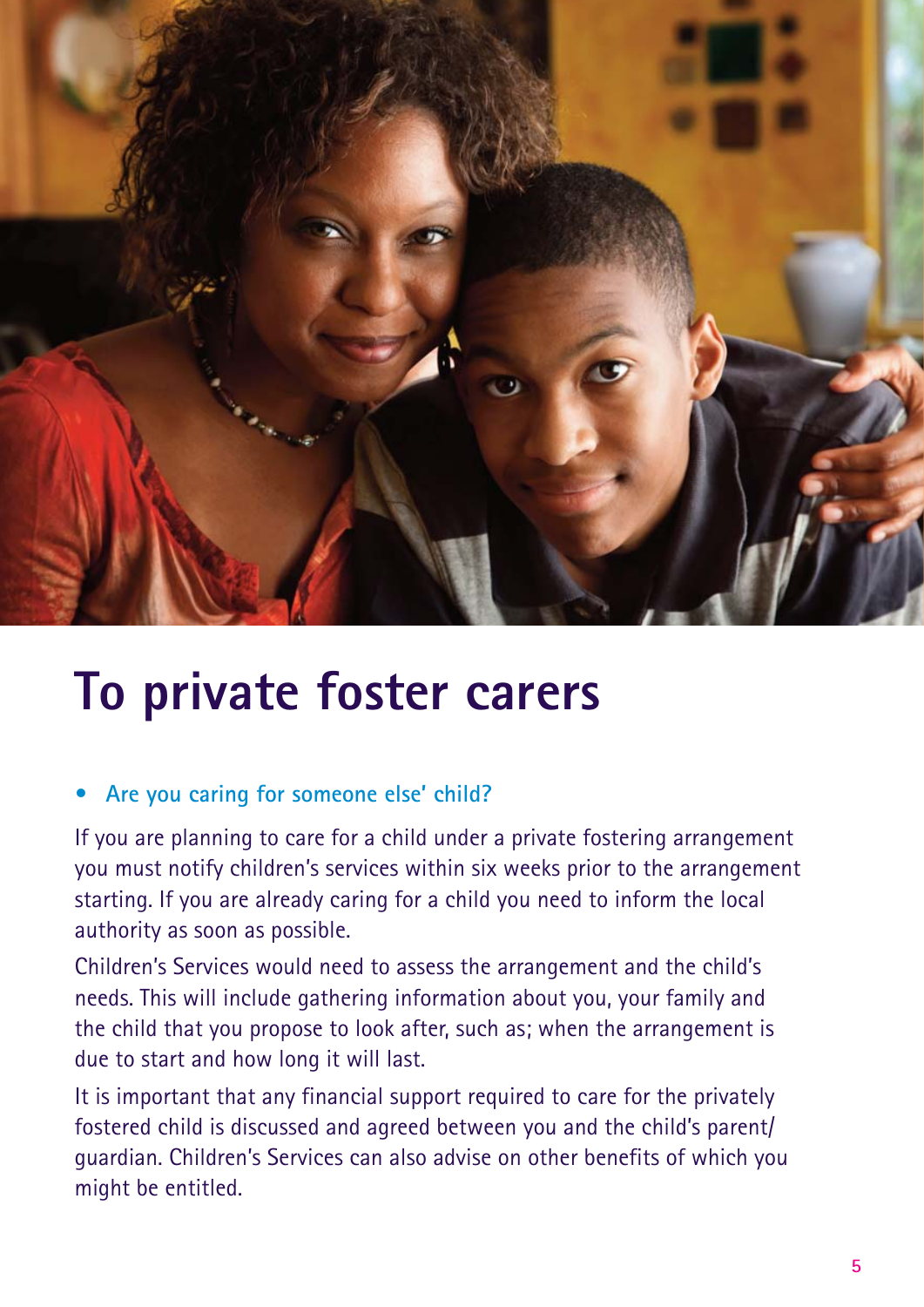## **To professionals**

### **• Is an adult you know caring for someone else's child?**

This includes a wide range of people who come into contact with children, young people, and families including teachers, religious leaders, doctors and health visitors. Professionals play a significant role in the safeguarding and promotion of children's welfare and are likely to be the first people to become aware of a private fostering arrangement. Please notify Children's Services once you become aware of a private fostering arrangement or believe that a child is living under this arrangement. You should, however, in the first instance, encourage the child's parent or carer to notify social services or if you believe they have not made the notification you must notify Children's Services as soon as possible.

You will not be breaching confidentiality by notifying Children's Services, but you will be helping to safeguard a child. As a professional you have a responsibility to safeguard a child who is being privately fostered where the local authority has not been informed.

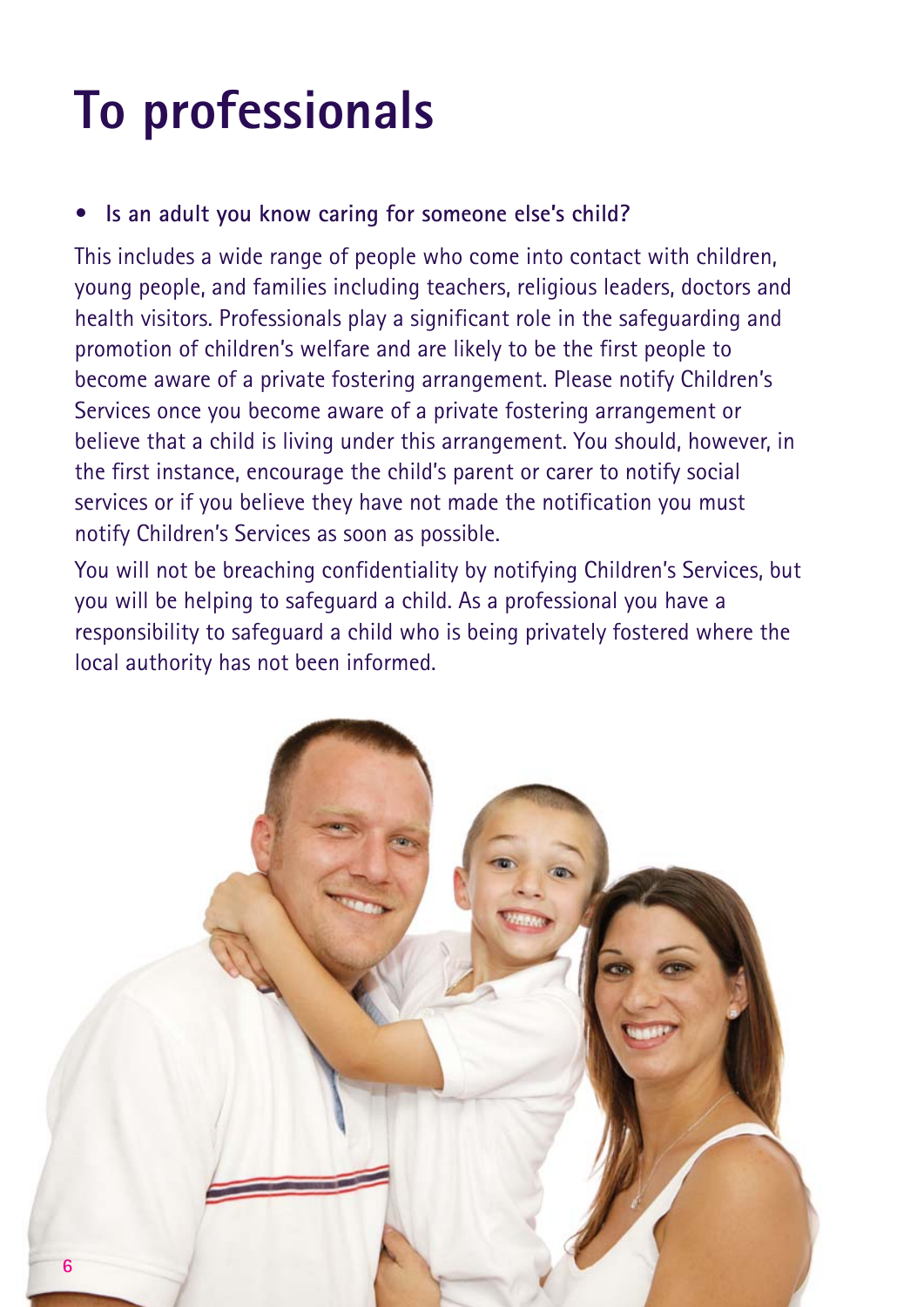

## **The role of the local authority**

Wandsworth Children's Services will work in partnership with the child, parents and private foster carer to ensure that the best possible arrangements are in place for the child. This includes:

- Regular visits to the child and private foster carer
- Helping to make sure that the child's racial, cultural, Linguistic and religious needs are being met
- Offering advice and support to the child, and wherever possible meeting with the parents to discuss the private fostering arrangements.
- Provide advice on financial benefits and ensure private foster carers are receiving the correct financial entitlements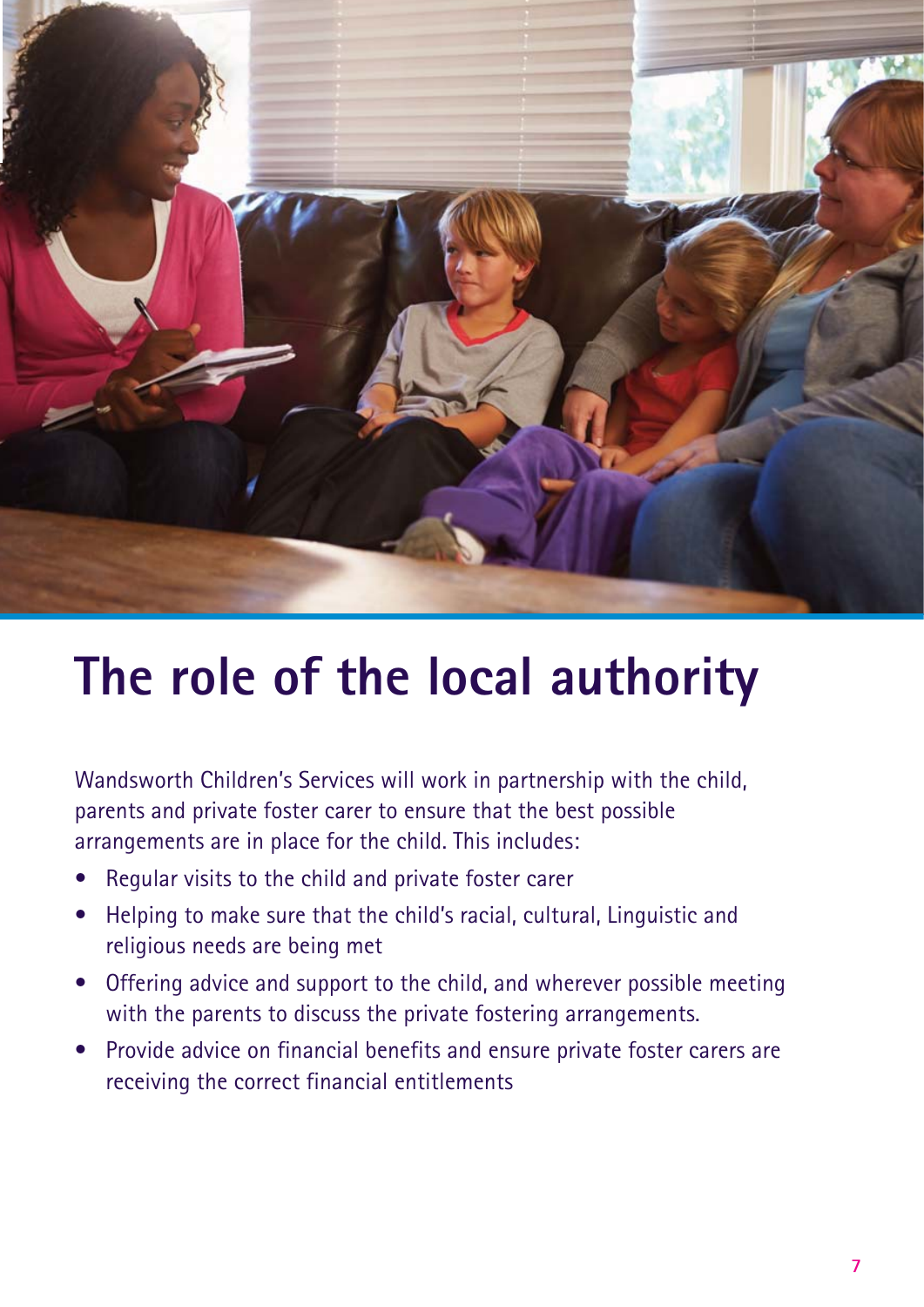## **Contacting Children's Services**

To make a referral or to discuss private fostering please contact Children's Services between 9am and 5pm, Monday to Friday.

**Multi-Agency Safeguarding Hub (MASH)**

Phone: **(020) 8871 6622**

Visit: **www.wandsworth.gov.uk/make\_a\_referral\_to\_the\_ multi\_agency\_safeguarding\_hub**

Email: **mash@wandsworth.gov.uk**

MASH, Children's Services, 2nd Floor, Town Hall Extension, Wandsworth High Street, London, SW18 2PU

Notifying all private fostering arrangements is a legal obligation. The penalty for non-reporting is a maximum £5,000 fine.

## **CHECKLIST for Private Fostering**

*Please tick those that apply*

Is the child living away from their parents and being cared for by someone other than a parent, a person with parental responsibility or a close relative i.e. grandparent, brother, sister, uncle, aunt, or step parent, and is not a looked after child?

Is the plan for the child to live with the private foster carer for a period of more than 28 days or has the child already been living with them for longer than 28 days?

Is the child under the age of 16 or under the age of 18 and has a disability?

If you answered yes to any of the questions above, contact MASH.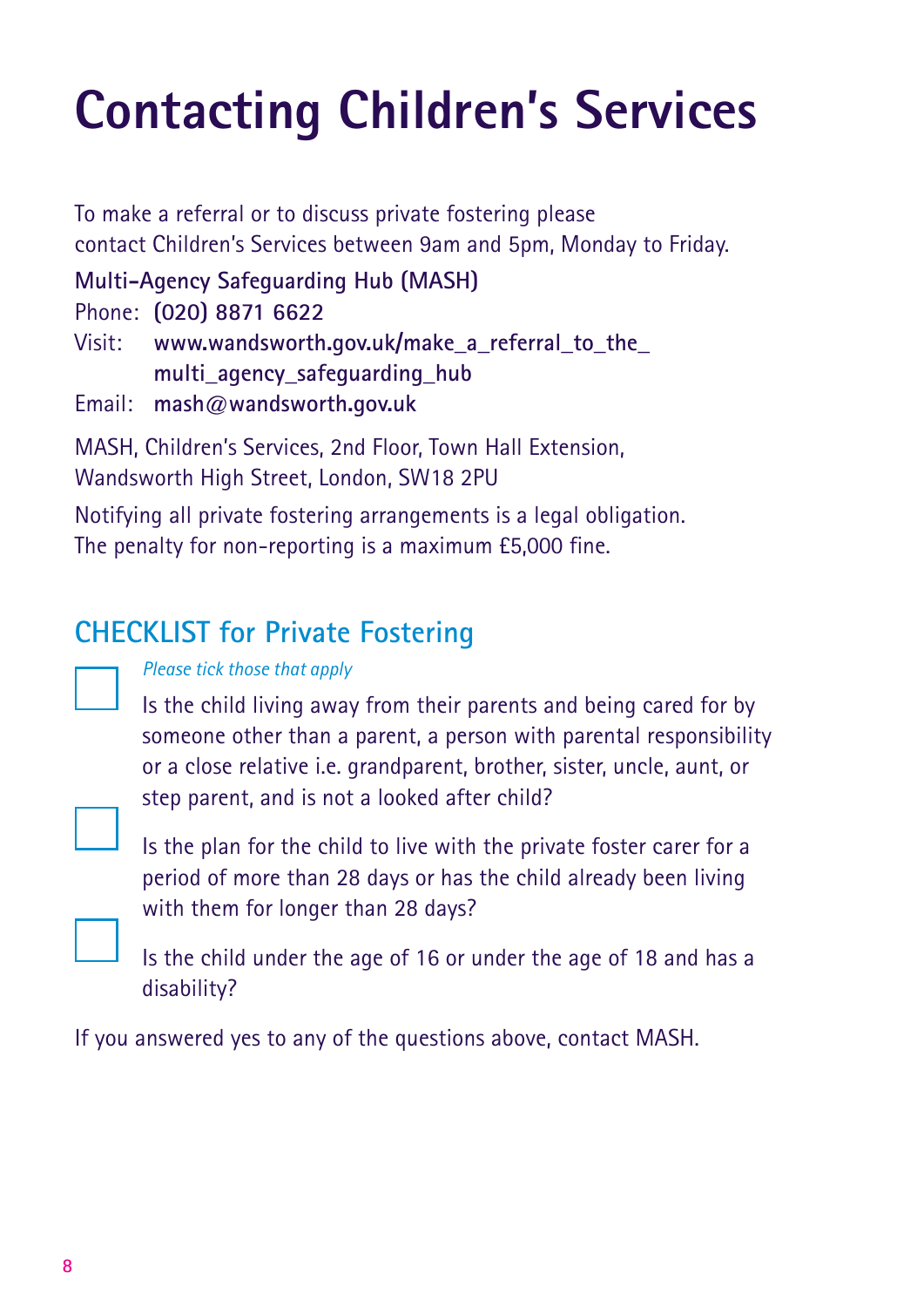## **Request for document translation**

If you need any part of this document explained in your language, please tick box and contact us either by writing or by phone using our contact details below.

| Arabic                                                                               |
|--------------------------------------------------------------------------------------|
| إذا كنت بحاجة إلى شرح أي جزء من هذا المستند بلغتك،                                   |
| يرجى وضع علامة في المربع والاتصال بنا إما عن طريق الكتابة أو عن طريق الهاتف باستخدام |
| تفاصيل الاتصال الخاصة بنا أدناه                                                      |

#### French

Si vous avez besoin d'une explication concernant toute partie de ce document. veuillez cocher la case et nous contacter soit par écrit soit par téléphone en utilisant les coordonnées ci-dessous.

#### German

Wenn Sie zu jeglichem Teil dieses Dokuments eine Erklärung in Ihrer Muttersprache benötigen, kreuzen Sie bitte das Kästchen an und kontaktieren Sie uns entweder schriftlich oder telefonisch unter den nachstehenden Kontaktangaben.

#### Italian

Qualora lo riteniate opportuno potete chiedere la traduzione nella vostra lingua di qualsiasi parte del documento spuntando la casella e contattandoci per iscritto o telefonicamente utilizzando i dettagli di contatto riportati di seguito.

**Multi-Agency Safeguarding Hub (MASH) Children's Services, 2nd Floor, Town Hall Extension, Wandsworth High Street, London, SW18 2PU Phone: (020) 8871 6622**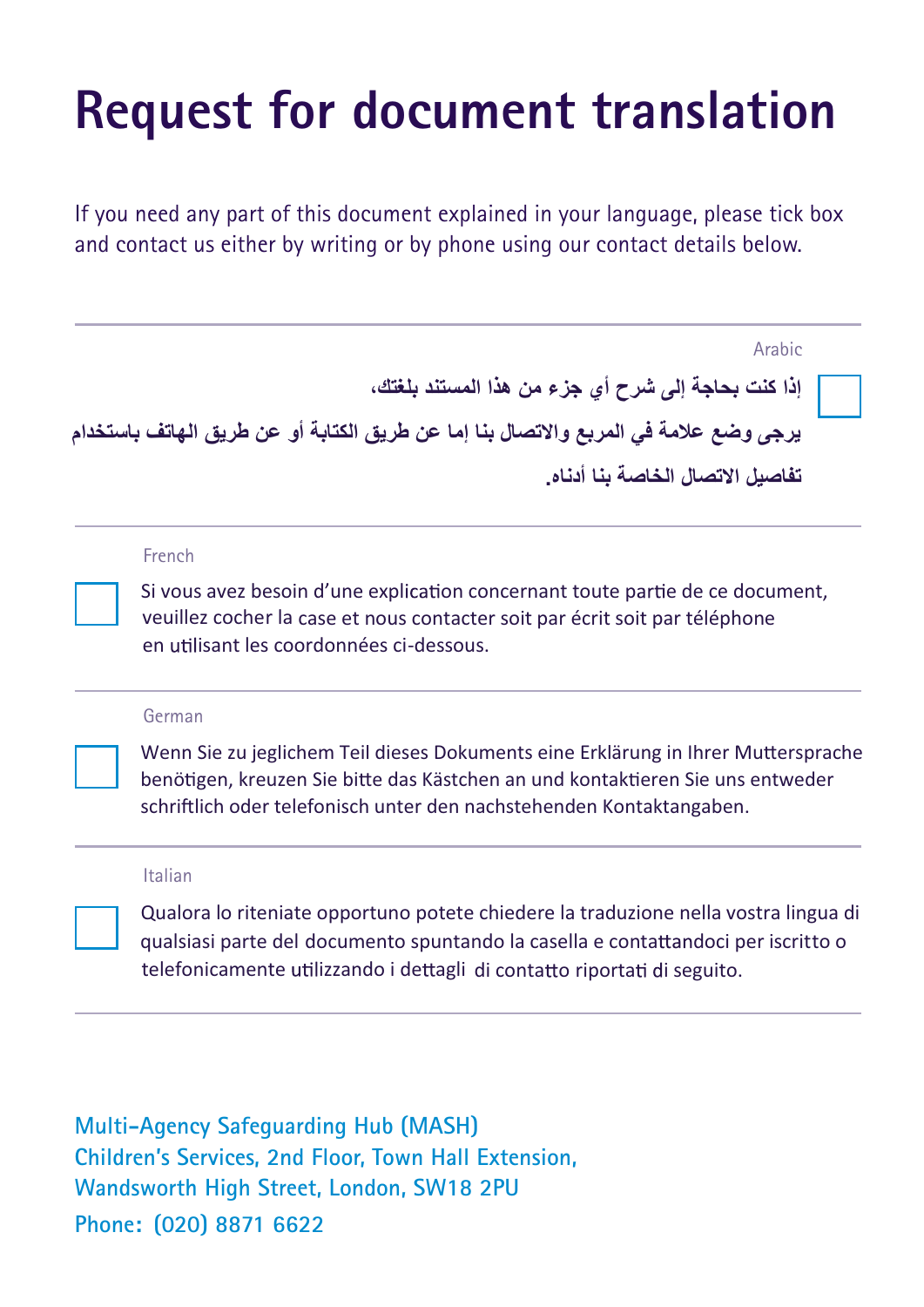## **Request for document translation**

If you need any part of this document explained in your language, please tick box and contact us either by writing or by phone using our contact details below.

#### Polish

Osoby wymagające tłumaczenia którejkolwiek części niniejszego dokumentu w ojczystym języku, proszone są o zaznaczenie pola i o kontakt pisemny lub telefoniczny, dane jak niżej.

#### Portuguese

Se precisar que qualquer parte deste documento seja explicada no seu idioma, assinale a caixa e contacte-nos por escrito ou por telefone através dos nossos dados de contacto abaixo indicados.

#### Somail

Haddii aad u baahatid ina qayb ka mid ah dukumintigan lagu sharaxo luqaddaada, fadlan sax sanduuqa oo nala soo xiriir iyado qoraal ah ama taleefan adigo isticmaalaya faahfaahinta xiriirkeena hoosta ku taal

#### Spanish

Si necesita que le expliquemos alguna parte de este documento en su idioma, marque la casilla correspondiente, escríbanos o llámenos por teléfono utilizando los datos de contacto que aparecen a continuación.

Urdu

اگر آپکو اِس دستاویز کے کسی بھی حصے کی اپنی زبان میں وضاحت کی ضرورت ہے ، تو براہِ مہربانی خانے میں نشان لگائیں اور خط لکھ کر یا ٹیلی فون کرکے ہمارے ساتھ رابطہ کریں۔ رابطہ کی تفصیلات **درج ڏيل ٻين۔** 

**Multi-Agency Safeguarding Hub (MASH) Children's Services, 2nd Floor, Town Hall Extension, Wandsworth High Street, London, SW18 2PU Phone: (020) 8871 6622**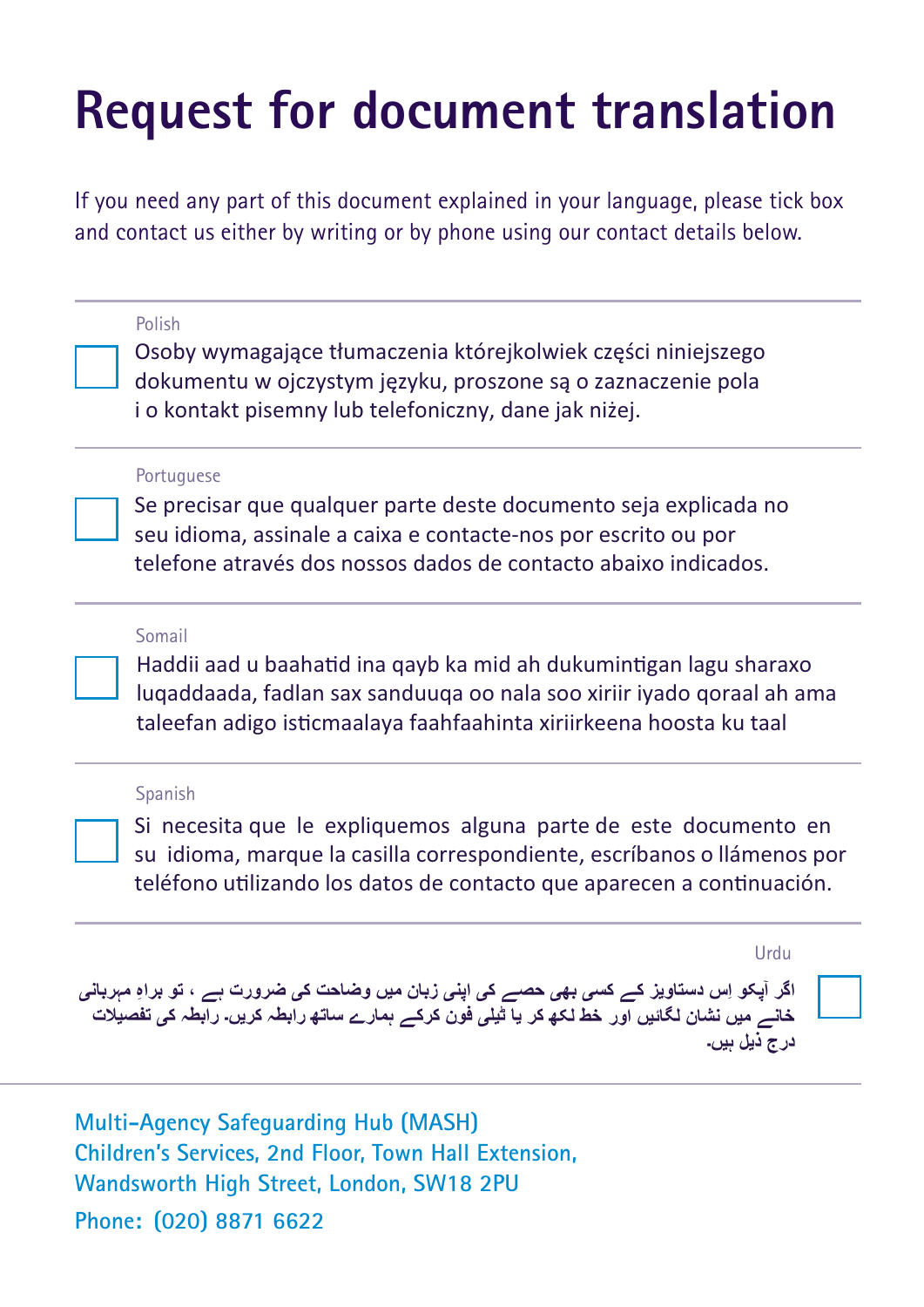